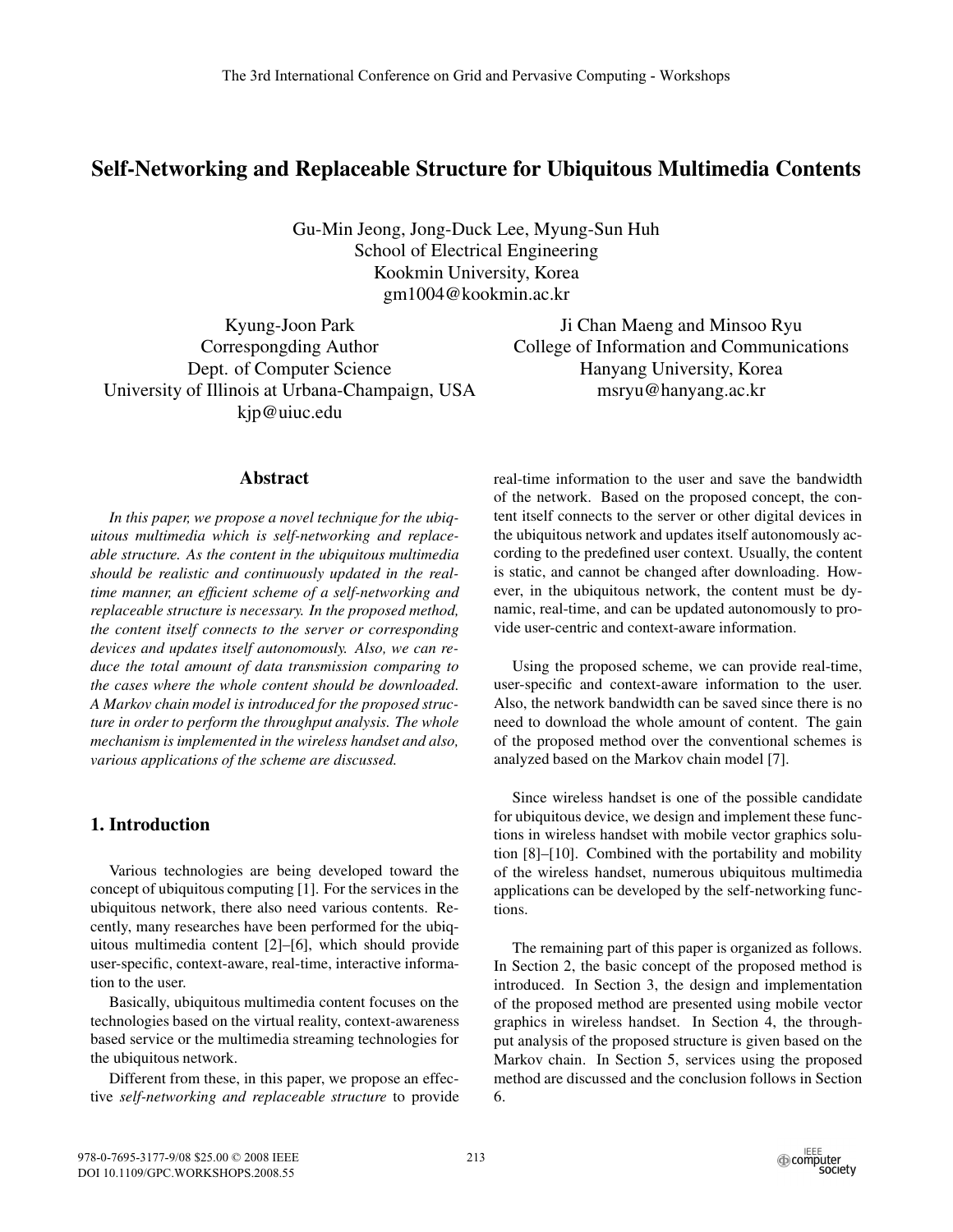

# **2. Concept of Self-networking and Replaceable Structure for Ubiquitous Multimedia**

**Figure 1. Self-networking and Replaceable Structure for Ubiquitous Multimedia**

Fig. 1 shows the basic concept of self-networking and replaceable structure for ubiquitous multimedia. Based on the analysis of user context, the content itself connects to the network, downloads some required data and updates itself. The sequence can be summarized as follows :

- 1. Analyze user context and send the input to the content
- 2. Connect to the specified server or device.
- 3. Download the required data.
- 4. Update the content.

We can provide the real-time and context-aware information to the user using the proposed method. Also, the network bandwidth can be saved since there is no need to download the whole materials.

As an illustrative design, we implement the proposed concept in wireless handset with mobile vector graphics. Fig. 2 shows the differences of the service models between conventional methods and the proposed method.

# **3 Design and Implementation of Selfnetworking and Replaceable Structure in Wireless Handset**

### **3.1 Overview**

We design and implement the proposed concept in wireless handset. We use the CDMA 1x-EVDO network and CDMA handset. Also, for the service, we implement the self-networking and replaceable structure with mobile vector graphics solution VIS which is developed by NeoMtel, Korea [8]–[10].

The conventional multimedia content cannot be modified once downloaded. In contrast, the self-networking and replaceable structure functions can overcome this problem.



(b) Service model using proposed method

**Figure 2. Service models**

The user needs to download only the modified part of the content and consequently the waste of bandwidth is prevented. By combined with the RTOS in the handset, numerous kinds of applications can be developed.

## **3.2 Implementation of the proposed method in Wireless Handset**

The self-networking function means that using the network information in content, the content or player connects to the server or device.

In order to request the data from server and download it, some script functions are implemented such as **load-Variables**(), **importImage**(), **importSound**() and **import-Movie**(). Table 1.(a) shows the explanations for the action scripts corresponding to content request. For event handling such as key pressing or timer handling, some scripts as in Table 1.(b) are implemented. These action scripts need to connect to the context analysis.

Once the script function runs, the VIS player connects to the server and requests data. In downloading data, the progress of VIS content is holding and the player should notify the user of the downloading status. In case of failure, failure notice should be sent to the user after the transmission of data. In case of success, the operation related to the data are processed. Usually, the data request is done by VIS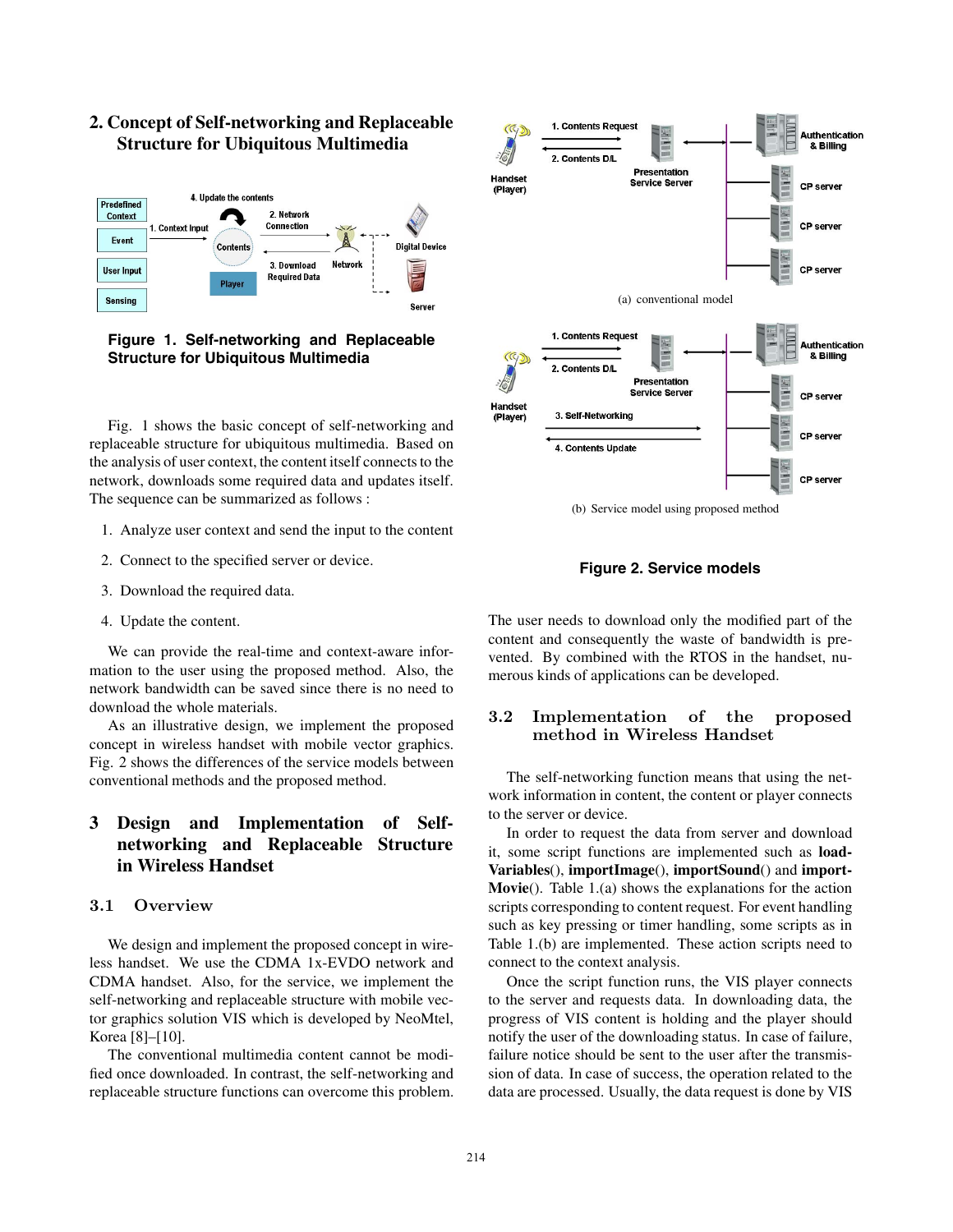#### **Table 1. Action Scripts**

(a) Action scripts examples for the content request

| <b>Action Script</b> | Explanation                            |
|----------------------|----------------------------------------|
| loadVariable         | url: http://server.com/data/data.txt   |
| (url, target)        | target : target path to a movie clip   |
| importImage          | url: http://server.com/image/image.txt |
| (url,resource)       | resource: identifier of image resource |
| <i>importSound</i>   | url: http://server.com/sound/sound.snd |
| (url, resource)      | resource: identifier of sound resource |
| importMovie          | url: http://server.com/vis/a.vis       |
| (url,resource)       | resource: identifier of VIS file       |

(b) Action scripts examples for event handling

| Usage example : Pressing key "1"                      |  |
|-------------------------------------------------------|--|
| on(keyPress "1") $\{$                                 |  |
| importMovie(http://server.com/vis/a.vis,"new movie"); |  |
|                                                       |  |
| Usage example : Timer function                        |  |
| function getData( $\{$                                |  |
| importMovie(http://server.com/vis/a.vis,"new movie"); |  |
|                                                       |  |
| setInterval(getData, 2000);                           |  |
| //Execute setInterval() at every 2 seconds            |  |

player. But in the special case, such as **PUSH**, external data is downloaded without the request of VIS player. For example, in broadcasting, transmission of data from web site or data transmission using SMS, the request and download are done by **PUSH**. Also in **PUSH**, the downloaded data is included in VIS files using appropriate functions.

The downloaded data can be divided into two parts, control data and resource data. Using control data, VIS player can change the play of content. Mainly, the control data changes the values of script variables, which are scene variation in the display or value setting of the size and position. In case of resource data, it changes the resource in content such as text, sound, image or VIS file. For text, the news or SMS data can be displayed on the screen.

After the downloaded data is applied to the content, the current state is recorded in the handset. In replaying the content, the status information is considered and the changes by the network can be adopted. Fig. 3 shows the brief concept of component setting using **replaceResource()**.

#### **4 Analysis of throughput improvement**

Here, the throughput of the proposed technique is derived based on a Markov chain model. Assume that there



**Figure 3. Playing component setting in content**

are total of  $N + 1$  states and each *i*-th state has  $D_i$  amount of data to send where  $i = 0, 1, \dots, N$ . Also, without loss of generality, for any given i and j with  $i \leq j$ , assume that  $D_i \leq D_j$  and  $D_j$  includes  $D_i$ , i.e., the data in *i*-th state is included in that in  $j$ -th state. Note that the states of the selfnetworking and nested structure are discrete and further, the entire past history is summarized in the present state, which is referred to as the *memoryless* property [7]. Consequently, we adopt a continuous-time Markov chain (CTMC) in order to derive the throughput analysis.

Based on the CTMC model, the average data transferred for the conventional technique in VIS is as  $T_0 = \nabla^N \times D$ , where  $\pi$  denotes the steady state probability  $\sum_{j=0}^{N} \pi_j D_j$ , where  $\pi_i$  denotes the steady-state probability of the  $i$ -th state.

Now consider the throughput of the proposed technique. At every transition from state  $i$  to state  $j$ , the proposed technique only transmit additional data in  $D_i$ , which is not included in D*i*. Hence, the average transmitted data of the proposed technique is as follows:

$$
T_{prop} = \sum_{i=0}^{N} \sum_{j=0}^{N} P(X(t) = i)
$$
(1)  

$$
\times P(X(t+1) = j | X(t) = i)[D_j - D_i]^{+}
$$
  

$$
= \sum_{j=0}^{N} \sum_{i=0}^{N} \pi_i P_{ij} [D_j - D_i]^{+}
$$
  

$$
= \sum_{j=0}^{N} \sum_{i=0, i < j}^{N} \pi_i P_{ij} (D_j - D_i),
$$

where  $X(t)$  is the state of the system at time t,  $P_{ij}$  is the transition probability, i.e.,  $P_{ij} = P(X(t+1) = j | X(t) =$ *i*), and  $[x]^+ = x$  if  $x \ge 0$  and  $[x]^+ = 0$  otherwise.

Here, we can easily show that  $T_0 > T_{prop}$ .

$$
T_0 - T_{prop} = \sum_{j=0}^{N} (\pi_j D_j - \sum_{i=0, i < j}^{N} \pi_i P_{ij} (D_j - D_i))
$$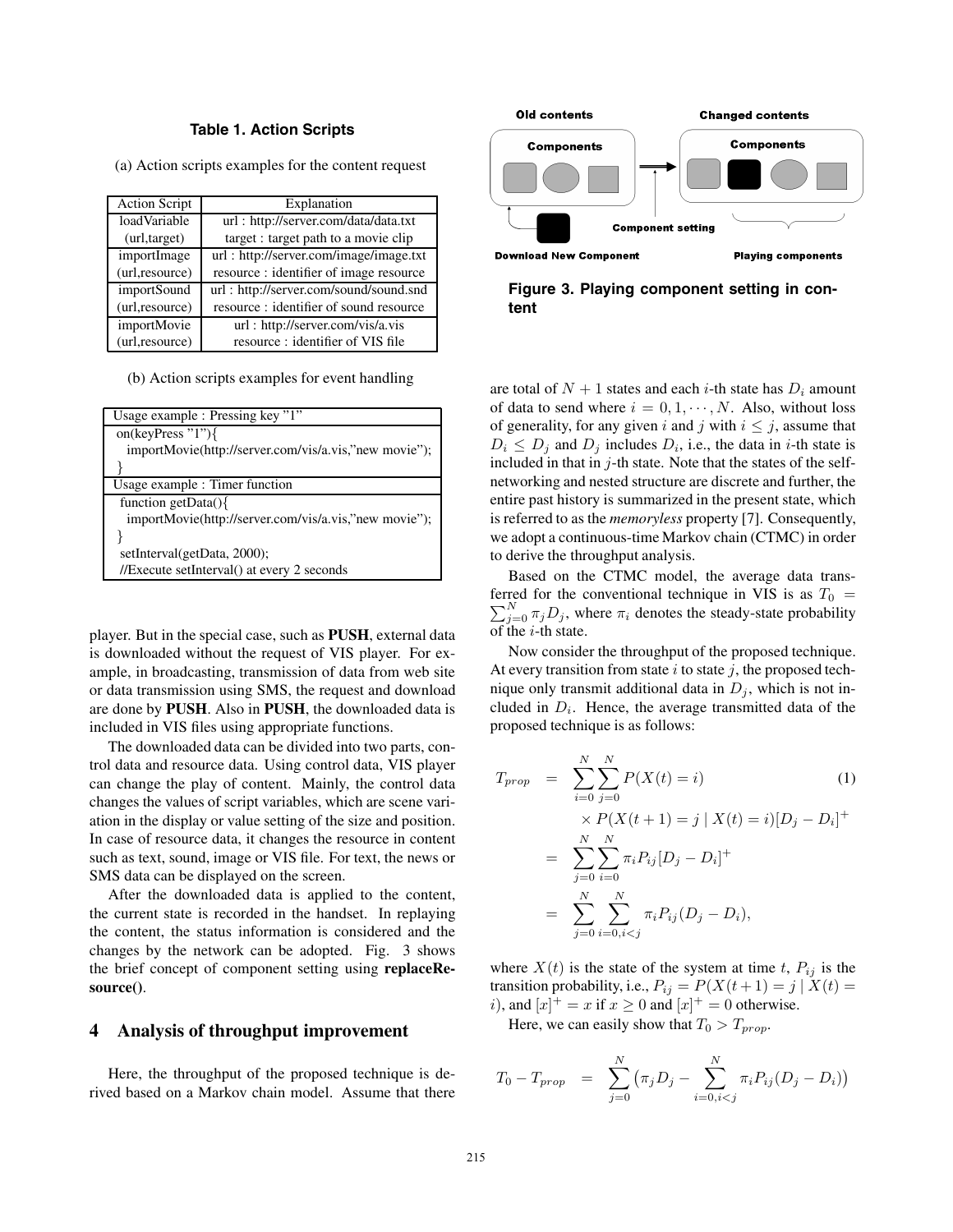$$
\geq \sum_{i=0}^N D_j \big[ \pi_j - \sum_{i=0,i
$$

Note that

$$
\pi_j = \sum_{i=0}^{N} \pi_i P_{ij} \ge \sum_{j=0, j < i}^{N} \pi_j P_{ji}.
$$

Hence, we always have

$$
T_0 \ge T_{prop}.\tag{2}
$$

The throughput gain, i.e.,  $G_T := T_0 - T_{prop}$  depends on the transition probabilities  $P_{ij}$  and the amount of data  $D_i$  of each state. Actually, this is very intuitive since the proposed technique only transmits the additional data which is not included in the present state while the conventional method sends all the redundant data. To enhance the understanding of the throughput analysis, let us consider the following two cases of a birth-death process.

*Example 1.* As the first example, assume that the overall process in VIS is a birth-death process with  $\pi_i = \frac{1}{N+1}$ ,  $D_i = iD, i = 0, 1, \dots, N$ . Then, the following relation are obtained.

$$
T_0 = \sum_{i=0}^{N} \pi_i D_i = \frac{D}{N+1} \sum_{i=0}^{N} i = \frac{ND}{2}.
$$
  
\n
$$
T_{prop} = \sum_{i=0}^{N} \sum_{j=0, j < i}^{N} \pi_j P_{ji} (D_i - D_j)
$$
  
\n
$$
= \sum_{i=1}^{N} \pi_{i-1} D = (1 - \pi_0) D = \frac{ND}{N+1}.
$$

Hence, the throughput gain  $G_T$  is as follows.

$$
G_T = T_0 - T_{prop} = \frac{(N-1)ND}{2(N+1)}.
$$

Finally, the relative throughput gain R*<sup>T</sup>* is as follows.

$$
R_T =: \frac{G_T}{T_0} = \frac{N-1}{N+1}.
$$
 (3)

Note that the relative throughput gain R*<sup>T</sup>* is a measure which shows the amount of data transmission that can be saved by the proposed technique, hence, the following always holds:  $0 \le R_T \le 1$  and as  $R_T$  becomes larger, more bandwidth can be saved.

We can know from (3) that the amount of data transferred in the proposed technique will be greatly reduced, especially as the number of states increases. This can be verified from Fig. 4(a). Note that we can obtain the actual value of the throughput gain only when  $P_{ij}$ 's and  $D_i$ 's are



**Figure 4.**  $R_T$  **vs.** N

known priori.

*Example 2.* If  $\pi_i$  is linearly decreasing and  $D_i = iD$ , which is more realistic since the bigger the data, the smaller the probability in this case. If  $\pi_i$  is linearly decreasing with  $\pi_i = \frac{2}{(N+1)(N+2)}(N+1-i),$ 

$$
T_0 = \sum_{i=0}^{N} \pi_i D_i = \frac{2D}{(N+1)(N+2)} \sum_{i=0}^{N} (N+1-i) = D
$$
  

$$
T_{prop} = \sum_{i=1}^{N} \pi_{i-1} D = \frac{N}{N+2} D.
$$

Hence, the relative throughput gain is

$$
R_T = \frac{G_T}{T_0} = \frac{T_0 - T_{prop}}{T_0} = \frac{2}{N}.
$$
 (4)

It can be known from (4) that the relative throughput gain of the proposed technique compared to the conven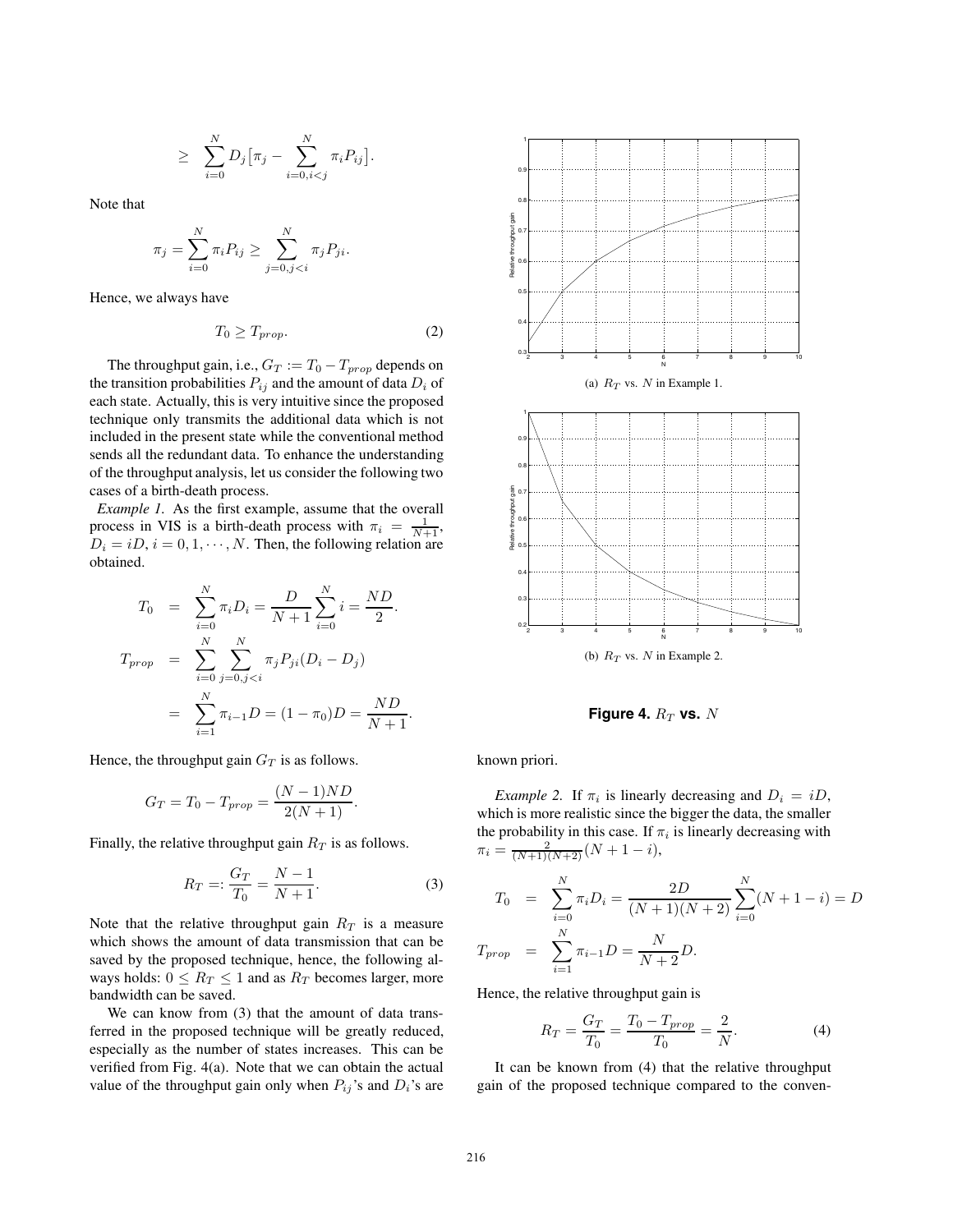tional scheme will be reduced as the number of states increases. This is shown in Fig. 4(b).

Example 1 and 2 can be summarized as follows: The throughput gain from the proposed technique will vary according to the distribution of  $\pi_i$ ,  $i = 0, 1, \dots, N$ . If  $\pi_i$ 's become similar to each other (Example 1 is the extreme case when all the  $\pi_i$ 's are equal),  $R_T$  will become very get larger, and if  $\pi_i$ 's decrease with i as in Example 2,  $R_2$  will not be as much significant as the case when  $\pi_i$  are similar to each other.

## **5 Application examples of the proposed method**

#### **5.1 Application examples without context awareness**

The proposed concepts are implemented in wireless handset and now serviced in Korea. We can provide realtime news, mobile avatar, handset user interface design, and so on. Some example applications can be seen in [10]. Fig. 5 and Fig. 6 show examples of baseball game broadcasting service and mobile photo application.



**Figure 5. Baseball game broadcasting**



**Merged VIS contents** 

#### **Figure 6. Photo application**

### **5.2 Application examples with context awareness**

If the context awareness functions are added to the current implementation as in Fig. 1, various ubiquitous multimedia applications can be provided to the user. Fig. 7 shows a location based service. Entering into a zone, a user can download some applications for his location. In this case, using the proposed method, user can enjoy various services saving network bandwidth. Also, in WPAN based connection between digital devices as in Fig. 8, several applications can be developed [6]. The context aware functions are under developing.



**Figure 7. An example of LBS**



**Figure 8. Self-networking between devices**

### **6 Conclusion**

In this paper, a novel self-networking and replaceable structure has been proposed for the ubiquitous multimedia services. In the proposed method, content itself connects to the server and updates autonomously. Through this, the overall network bandwidth can be reduced and cost effective real time multimedia services can be provided to the user.

The basic mechanism has been implemented in the wireless handset with mobile vector graphics. The detailed implementation has been explained. The characteristics of the proposed self-networking and replaceable structure can make various applications in the wireless handset combining with the portability and mobility. Also, the throughput analysis of the proposed method shows that the proposed technique is effective in transmission of data in the wireless network.

The implementation is now being serviced in Korea. Various ubiquitous applications are being expected. If there are